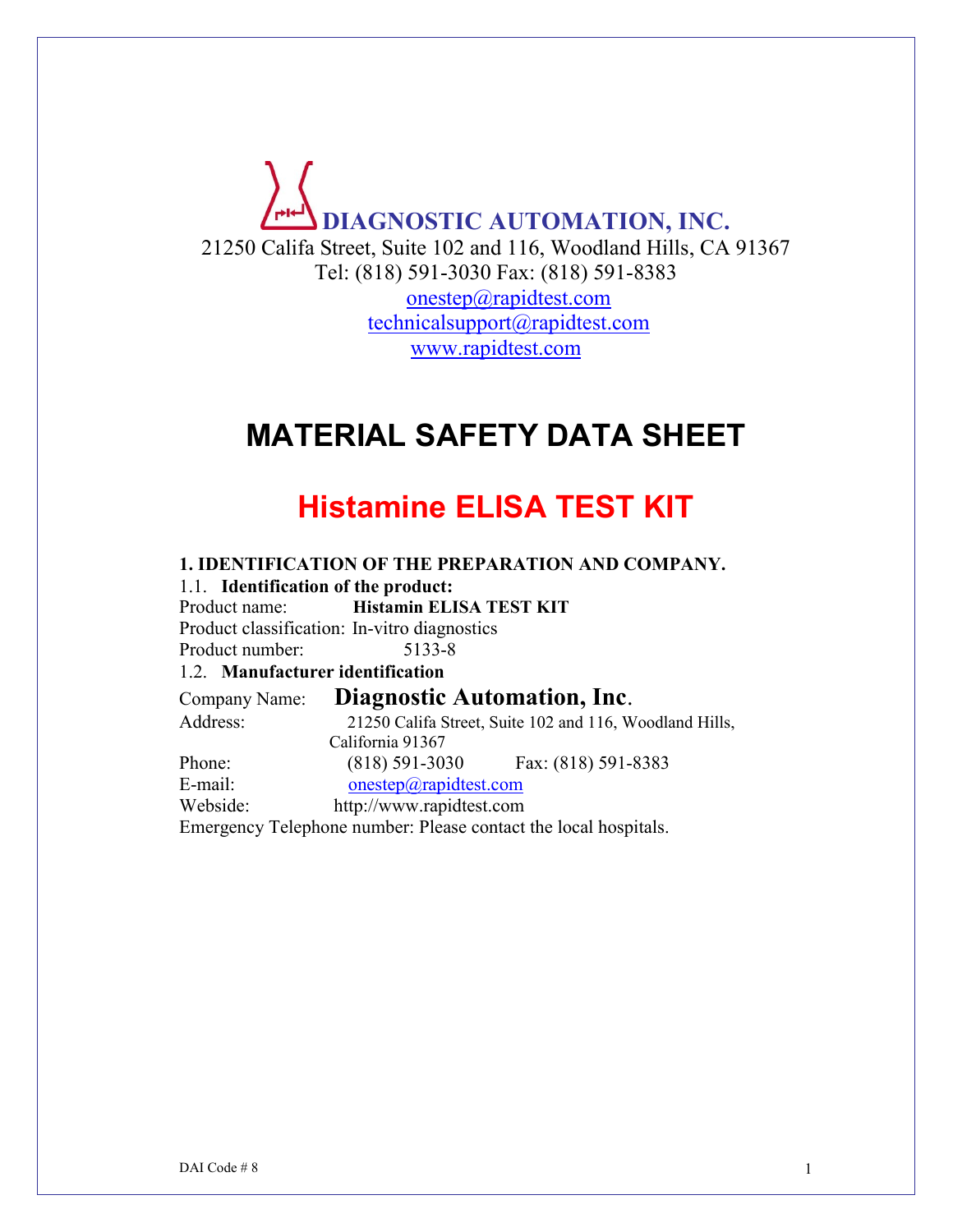#### **2. Wash Buffer / Sample Diluent**

The Wash Buffer and the Sample Diluent contain no toxic or otherwise hazardous components

# **3. Standards 3.1 Chemical Characterization / Information on Ingredients**

| Character      | aqueous buffer solution containing $\leq 0.1$ M hydrochloric acid. |
|----------------|--------------------------------------------------------------------|
| CAS-No.        | 7647-01-0                                                          |
| EINECS-No.     | 231-595-7                                                          |
| Classification | irritant                                                           |

#### **3.2 Hazards Identification**

**Warnings:** *Causes burn. Irritating to respiratory system. Not hazardous according to directive 67/548/EG.*

#### **3.3 First Aid Measures**

| Eye Contact         | Promptly wash eyes with water for at least 15 minutes. Assure adequate<br>flushing by separating the eyelid with fingers. Seek medical advice. |
|---------------------|------------------------------------------------------------------------------------------------------------------------------------------------|
| <b>Skin Contact</b> | Flush skin with copious amounts of water for at least 15 minutes.                                                                              |
| Ingestion           | Wash out mouth with water provided person is conscious. Seek medical<br>advice                                                                 |
| Inhalation          | Remove to fresh air. If not breathing give artificial respiration. If<br>breathing difficult give oxygen.                                      |
| Changing Clothes    | In case of sever contamination remove clothing and shoes.                                                                                      |

#### **3.4 Fire-Fighting Measures**

| Extinguishing Media                                      | Water spray. Use carbon dioxide, dry chemical powder or<br>appropriate foam.                                      |
|----------------------------------------------------------|-------------------------------------------------------------------------------------------------------------------|
| Special Fire Fighting Procedure                          | Wear self-containing breathing apparatus and special<br>protective clothes to prevent contact with skin and eyes. |
| Unusual Fire Fighting Procedure<br>Thermal Decomposition | N/A<br><i>Emits toxic fumes under fire conditions.</i>                                                            |

#### **3.5 Accidental Release Measures**

| Personal Protection  | Exercise appropriate precautions to minimize direct contact with      |
|----------------------|-----------------------------------------------------------------------|
|                      | skin or eyes and prevent inhalation of vapors.                        |
| Steps after Spillage | Absorb on sand or vermiculite and place in closed containers for      |
|                      | disposal. Ventilate area and wash spill site after material pickup is |
|                      | complete                                                              |

# **3.6 Handling and Storage**

| Handling             | Do not breathe vapour. Do not get in eyes, on skin, on clothing. |
|----------------------|------------------------------------------------------------------|
| Storage              | Store between $+2$ <sup>o</sup> C and $+8$ <sup>o</sup> C.       |
| Special requirements | May develop pressure. Open carefully.                            |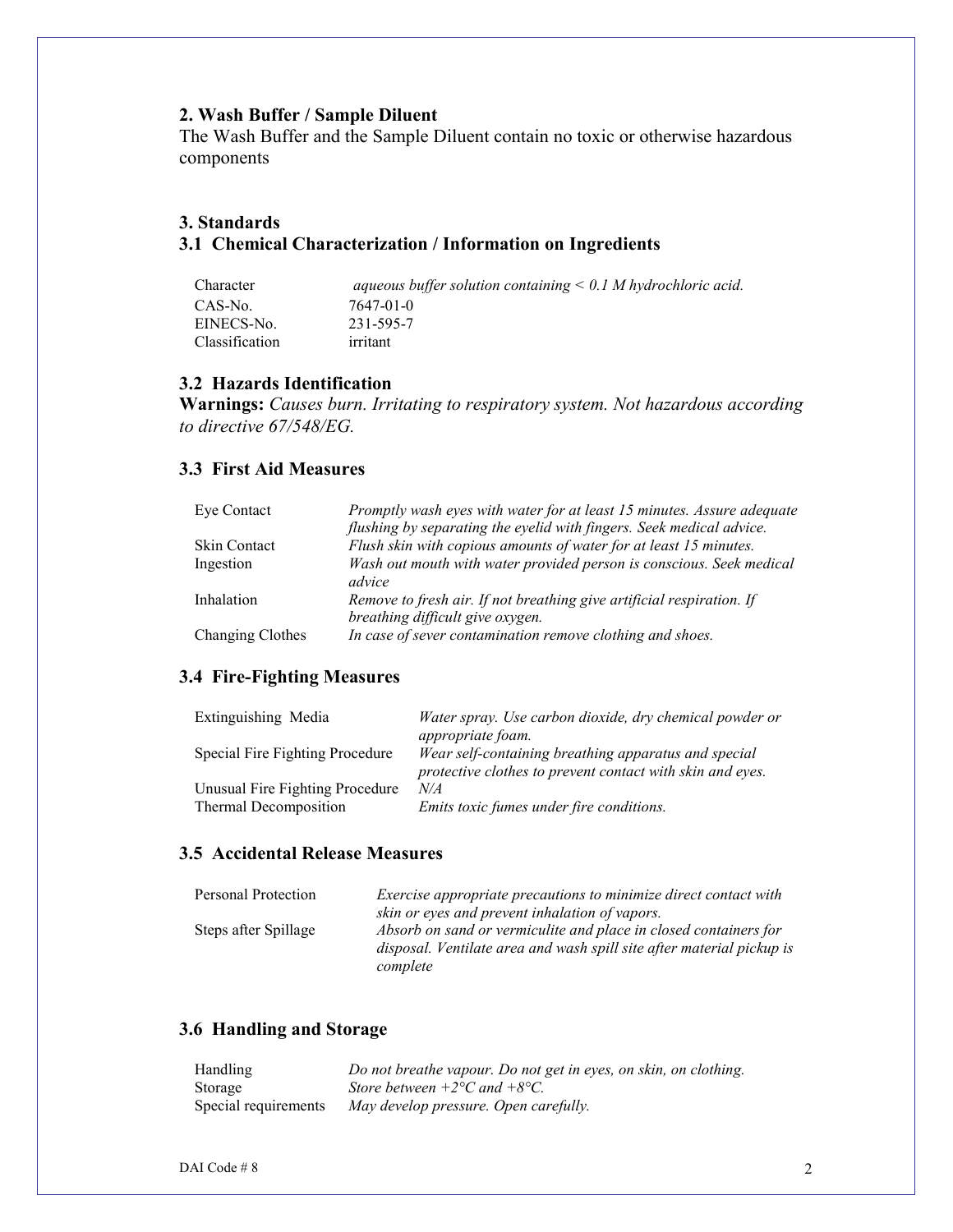# **3.7 Exposure Controls / Personal Protection**

| <b>Engineering Controls</b> | Safety shower and eye bath. Mechanical exhaust required.                                                                                                                                                                                                                                                                               |
|-----------------------------|----------------------------------------------------------------------------------------------------------------------------------------------------------------------------------------------------------------------------------------------------------------------------------------------------------------------------------------|
| <b>Hygiene Measures</b>     | Wash thoroughly after handling. Discard contaminated shoes. Wash                                                                                                                                                                                                                                                                       |
|                             | contaminated clothing before reuse.                                                                                                                                                                                                                                                                                                    |
| <b>Exposure Limits</b>      | 8 mg/m <sup>3</sup> , 5ppm (European Union).                                                                                                                                                                                                                                                                                           |
| Personal Protection         | Respiratory protection: Use respirators and components tested and<br>approved under appropriate government standards such as NIOSH<br>(US) or CEN (EU). Where risk assessment shows air-purifying<br>respirators are appropriate use a full-face respirator with multi-<br>purpose combination (US) or type ABEK (EN 14387) respirator |
|                             | cartridges as a backup to engineering controls. If the respirator is the<br>sole means of protection, use a full-face supplied air respirator.                                                                                                                                                                                         |
|                             | Hand protection: Compatible chemical resistant gloves.                                                                                                                                                                                                                                                                                 |
|                             | Eye protection: Chemical safety goggles.                                                                                                                                                                                                                                                                                               |

# **3.8 Physical and Chemical Properties**

| Physical State       | Liquid      | Flash Point             | N/A      |
|----------------------|-------------|-------------------------|----------|
| Color                | Colorless   | Ignition Temperature    | N/A      |
| Odor                 | N/A         | <b>Explosion Limits</b> | N/A      |
| pH-Value             | $1.3 - 1.5$ | Vapor Pressure          | N/A      |
| <b>Boiling Point</b> | N/A         | Solubility in Water     | Complete |
| <b>Melting Point</b> | N/A         | Viscosity               | N/A      |
|                      |             |                         |          |

# **3.9 Stability and Reactivity**

| Stability                        | <i>Stable</i>          |
|----------------------------------|------------------------|
| Hazardous Decomposition Products | Hydrogen chloride gas. |
| Hazardous Polymerization         | Will not occur         |

# **3.10 Toxicological Information**

| Symptoms of exposure | To the best of our knowledge, the chemical, physical and               |
|----------------------|------------------------------------------------------------------------|
|                      | toxicological properties have not thoroughly investigated.             |
| Route of Exposure    | Skin contact: May cause skin irritation.                               |
|                      | Skin absorption: May be harmful if absorbed through the skin.          |
|                      | Eye contact: May cause eye irritations.                                |
|                      | Inhalation: Material may be irritating to mucous membranes and         |
|                      | upper respiratory tract. May be harmful if inhales.                    |
|                      | Ingestion: May be harmful if swallowed.                                |
| Chronic exposure     | This product is or contains a component that is not classifiable as to |
|                      | its carcinogenicity based on IARC, ACGIH, NTP or EPA                   |
|                      | <i>classification.</i>                                                 |

# **3.11 Ecological Information**

| Water Hazard Class | 1 (own specification) |
|--------------------|-----------------------|
|--------------------|-----------------------|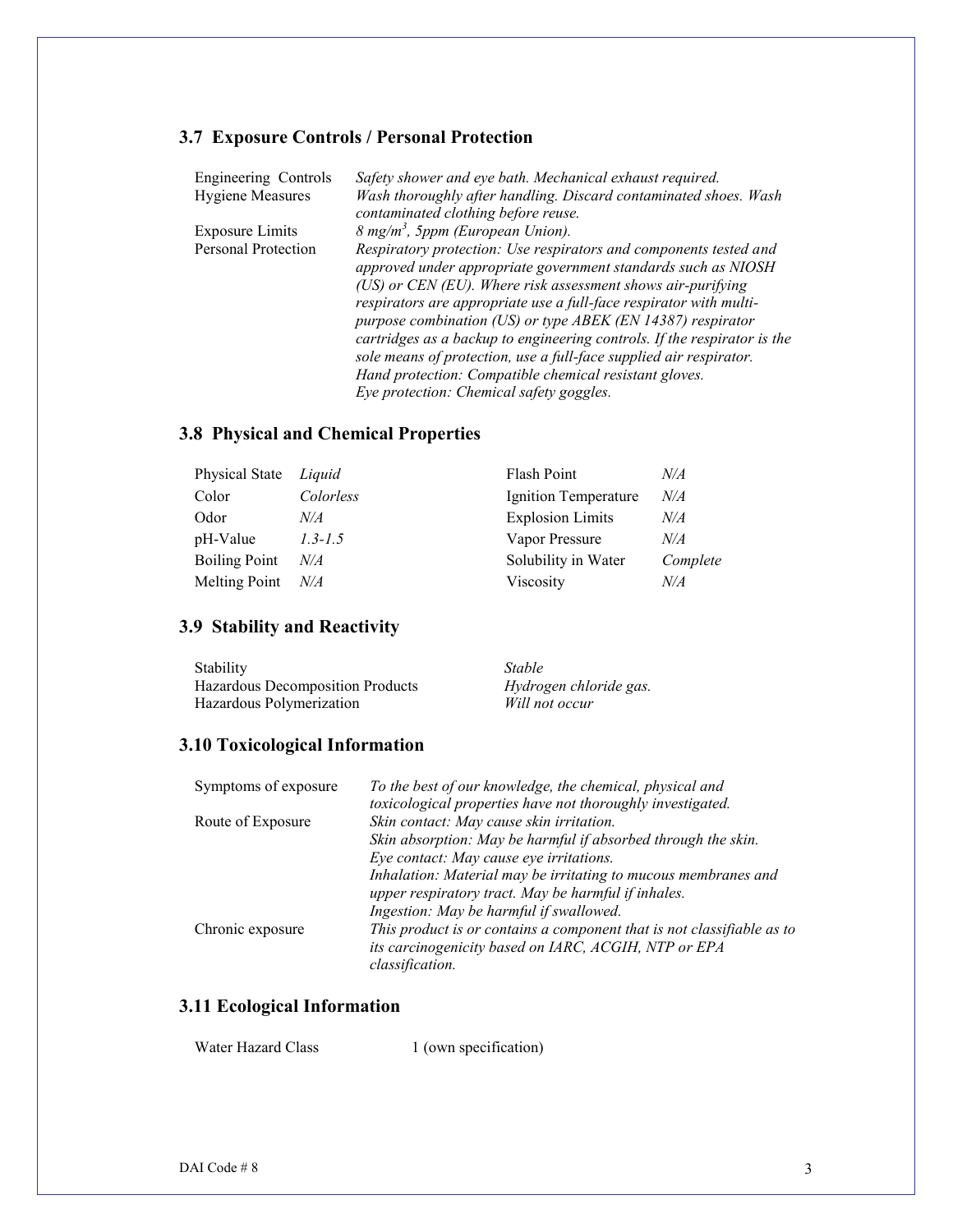# **4. Conjugate 4.1 Chemical Characterization / Information on Ingredients**

| Character | aqueous, protein-containing mixture preserved with $0.01\%$       |
|-----------|-------------------------------------------------------------------|
|           | methylisothiazolone and 0.01 % bromonitrodioxane and 10 mg/l Pro- |
|           | $\textit{clip}^{TM}$ 300.                                         |
| CAS-No.   | Not determined                                                    |

#### **4.2 Hazards Identification**

**Warnings:** *Though complete toxicity information on this conjugate buffer is not available, none of its components are known to be toxic or hazardous at use concentrations. The buffer contains the mercury-free preservatives methylisothiazolone (0.01%), bromonitrodioxane (0.01%) and ProclinTM300, which can produce ad-verse health effects in their concentrated forms. For more specific toxicity in-formation on these components, refer to the material safety data sheets avail-able from the manufacturer (Boehringer Mannheim Corporation and Rohm and Haas, respectively).*

#### **4.3 First Aid Measures**

| Eye Contact         | Promptly wash eyes with water or normal saline, lifting the upper and<br>lower lids occasionally, until no evidence of chemical remains  |
|---------------------|------------------------------------------------------------------------------------------------------------------------------------------|
|                     | (approximately 15 minutes). Seek medical advice.                                                                                         |
| <b>Skin Contact</b> | Wash thoroughly with water and soap.                                                                                                     |
| Ingestion           | Wash out mouth with water provided person is conscious. Drink one<br>cup of water or milk to dilute in the stomach. Seek medical advice. |
| Inhalation          | No special first aid measures necessary; inhalation or aspiration<br>unlikely.                                                           |

#### **4.4 Fire-Fighting Measures**

| Flash point                     | Non-flammable                                              |
|---------------------------------|------------------------------------------------------------|
| Extinguishing Media             | No restriction.                                            |
| Special Fire Fighting Procedure | No special procedures are required. As with any fire, wear |
|                                 | full protective clothing and self-contained breathing      |
|                                 | <i>apparatus.</i>                                          |
| Unusual Fire Fighting Procedure | None                                                       |

# **4.5 Accidental Release Measures**

| Personal Protection   | Protective glasses, rubber gloves and special protective clothing. |
|-----------------------|--------------------------------------------------------------------|
| Steps after Spillage  | Absorb spill with an absorbent cloth, then wash the area           |
|                       | thoroughly with soap and water.                                    |
| Waste Disposal Method | Observe all federal, state and local laws when considering waster  |
|                       | disposal methods.                                                  |

#### **4.6 Handling and Storage**

| Handling | Wear protective clothing. Avoid contact with eyes, skin and clothes. Open and |
|----------|-------------------------------------------------------------------------------|
|          | handle container carefully. Thoroughly washing after use is recommended.      |
| Storage  | Store between $+2$ °C and $+8$ °C.                                            |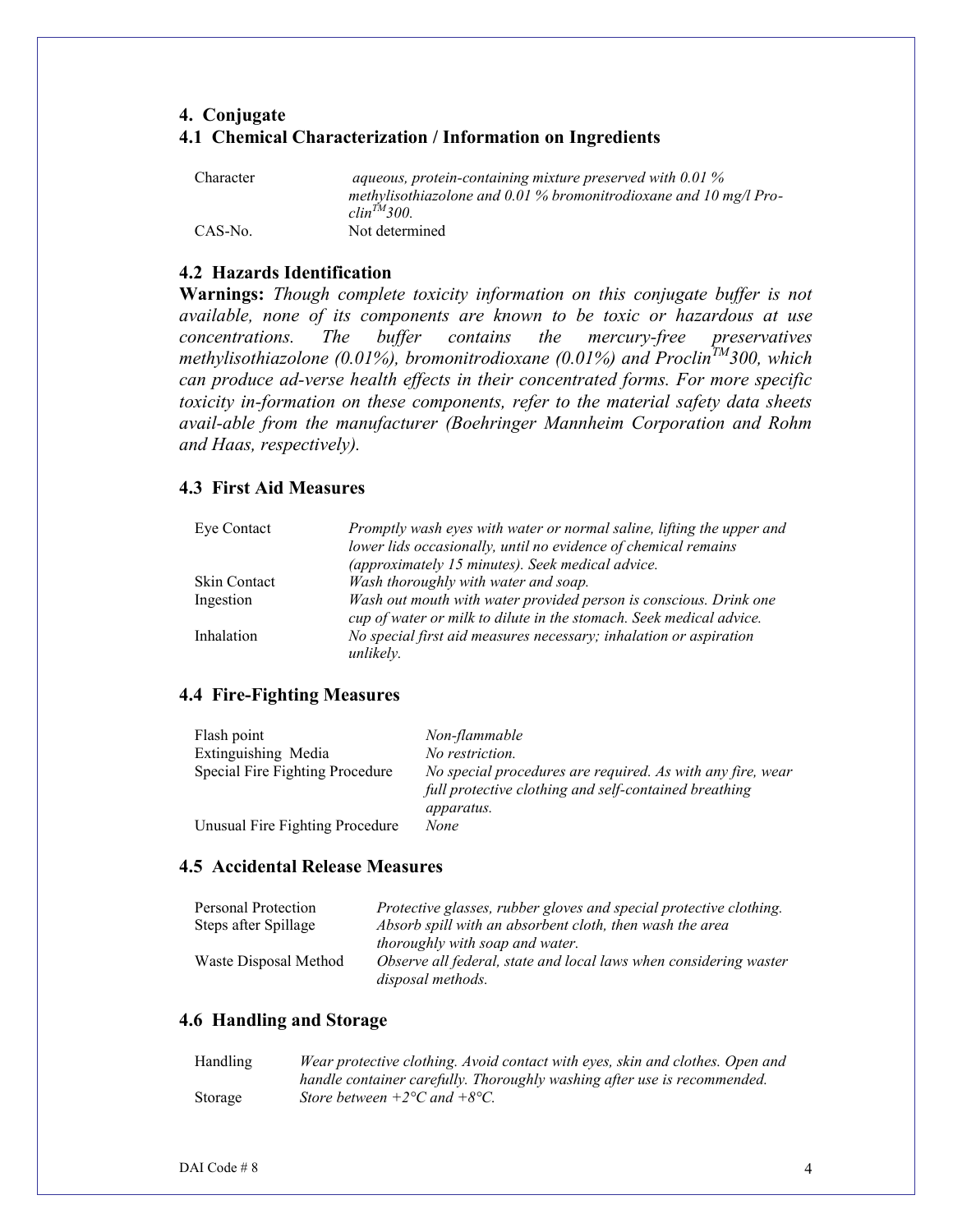#### **4.7 Exposure Controls / Personal Protection**

Personal Protection *Protective glasses, rubber gloves and clothing. Thoroughly washing after use is recommended*

#### **4.8 Physical and Chemical Properties**

| Physical State       | Liquid      | <b>Flash Point</b>      | N/A       |
|----------------------|-------------|-------------------------|-----------|
| Color                | Red         | Ignition Temperature    | N/A       |
| Odor                 | N/A         | <b>Explosion Limits</b> | $N\!/\!A$ |
| pH-Value             | $6.2 - 6.7$ | Vapor Pressure          | N/A       |
| <b>Boiling Point</b> | 100 °C      | Solubility in Water     | complete  |
| <b>Melting Point</b> | N/A         | Viscosity               | N/A       |

#### **4.9 Stability and Reactivity**

| <b>Stability</b>                 | Chemically stable                                                    |
|----------------------------------|----------------------------------------------------------------------|
| Incompatibilities                | None known                                                           |
| Hazardous Decomposition Products | Toxic fumes and carbon monoxide, carbon dioxide,<br>nitro-gen oxides |
| Hazardous Polymerization         | Will not occur                                                       |

#### **4.10 Toxicological Information**

 $N/A$ 

#### **4.11 Ecological Information**

N/A

#### **5. Specific Antibody 5.1 Chemical Characterization / Information on Ingredients**

| Character           | aqueous, protein-containing mixture preserved with $0.01\%$ potassium             |  |  |
|---------------------|-----------------------------------------------------------------------------------|--|--|
|                     | tetraiodomercurate ( $K_2HgI_4$ , resulting complex of KI and HgI <sub>2</sub> ). |  |  |
| $CAS-No. (Hgl2)$    | 7774-29-0                                                                         |  |  |
| $EINECS-No. (HgI2)$ | 231-873-8                                                                         |  |  |
| Classification      | Very toxic, irritant.                                                             |  |  |

#### **5.2 Hazards Identification**

**Warnings:** *Toxic if swallowed. Irritates eyes, respiratory tract and skin. In case of breathing in or skin contact, a sensitization may be possible. Because of a possible mutagenic effect, an irreversible defect is possible (affected organs are kidneys and CNS). In case of contact with acids, the development of toxic gases is possible.*

#### **5.3 First Aid Measures**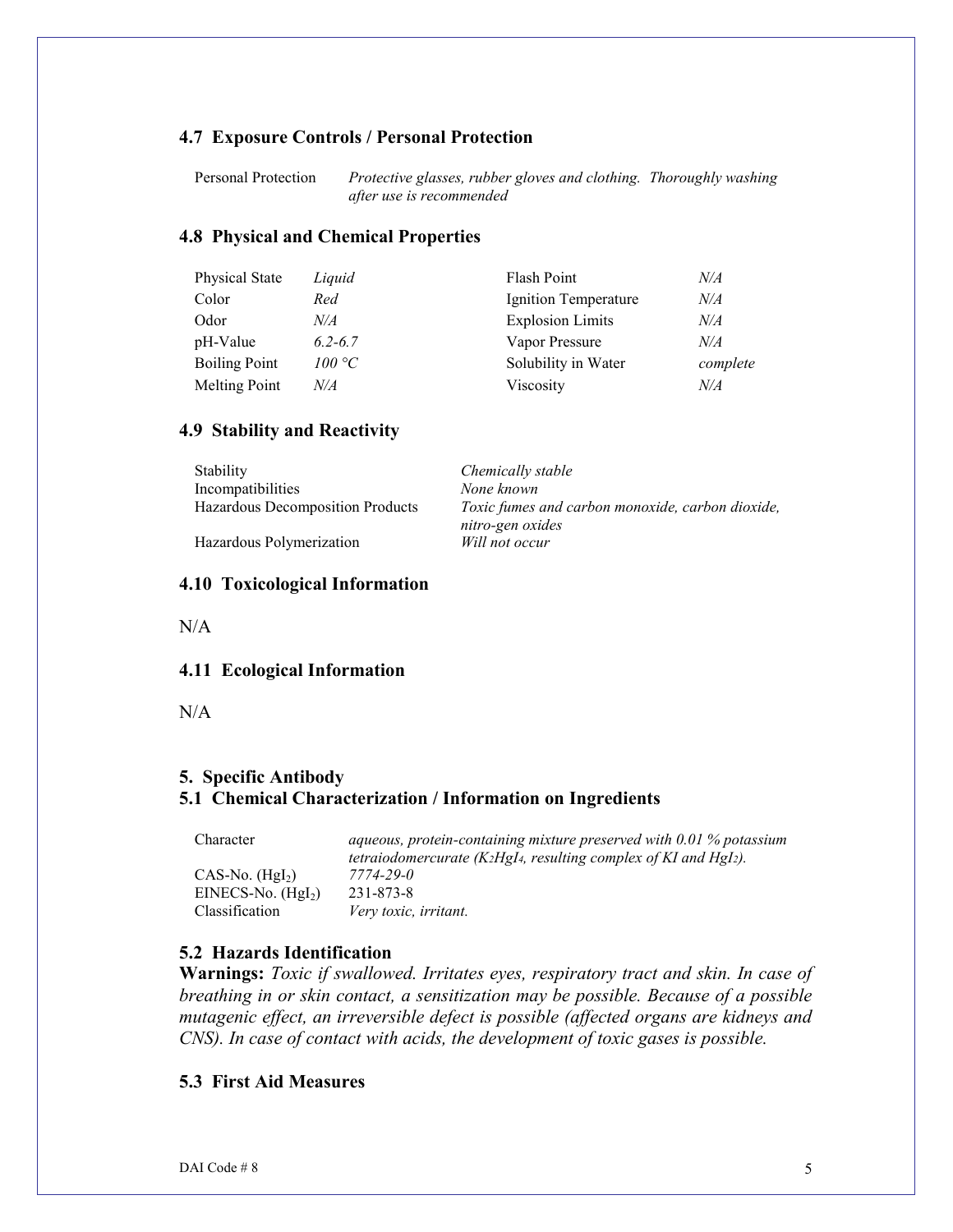| Eye Contact         | Promptly wash eyes with water for at least 15 minutes. Seek medical<br><i>advice.</i> |
|---------------------|---------------------------------------------------------------------------------------|
| <b>Skin Contact</b> | Flush skin with copious amounts of water and soap.                                    |
| Ingestion           | Wash out mouth with water provided person is conscious. Seek medical<br>advice.       |
| Inhalation          | Remove to fresh air. If breathing becomes difficult, seek medical ad-<br>vice.        |
| Changing Clothes    | In case of sever contamination                                                        |

# **5.4 Fire-Fighting Measures**

| Extinguishing Media             | Water spray. Use carbon dioxide, dry chemical powder or                            |
|---------------------------------|------------------------------------------------------------------------------------|
|                                 | <i>appropriate foam.</i>                                                           |
| Special Fire Fighting Procedure | Wear self-containing breathing apparatus and special<br><i>protective clothes.</i> |
| Unusual Fire Procedure          | N/A                                                                                |
| Thermal decomposition           | Emits toxic mercury fumes under fire conditions.                                   |

### **5.5 Accidental Release Measures**

| Personal Protection                         | Protective glasses, rubber gloves and protective clothing.                                                                                                                |
|---------------------------------------------|---------------------------------------------------------------------------------------------------------------------------------------------------------------------------|
| Steps after Spillage                        | Remove spilled fluid onto an inert material. Ventilate area. Wash<br>area with soap solution. Collect contaminated fluid and material in<br>a special closable container. |
| Absorbent material<br>Waste Disposal method | No restriction.<br>Consult a specialist for disposal or the spilled substance.                                                                                            |

# **5.6 Handling and Storage**

| Handling | Wear protective clothing. Avoid contact with eyes, skin and clothes. Open and |
|----------|-------------------------------------------------------------------------------|
|          | handle container carefully. Thoroughly washing after use is recommended.      |
| Storage  | Store between $+2$ <sup>o</sup> C and $+8$ <sup>o</sup> C.                    |

# **5.7 Exposure Controls / Personal Protection**

| <b>TLV</b>          | No.                                             |
|---------------------|-------------------------------------------------|
| Personal Protection | Protective glasses, rubber gloves and clothing. |
|                     | Thoroughly washing after use is recommended.    |

# **5.8 Physical and Chemical Properties**

| <b>Physical State</b> | Liquid         | Flash Point             | N/A      |
|-----------------------|----------------|-------------------------|----------|
| Color                 | Red            | <b>Explosion Limits</b> | N/A      |
| Odor                  | N/A            | Vapor Pressure          | N/A      |
| pH-Value              | $6.2 - 6.7$    | Solubility in Water     | complete |
| <b>Boiling Point</b>  | $100^{\circ}C$ | Ignition Temperature    | N/A      |
| <b>Melting Point</b>  | N/A            | Viscosity               | N/A      |

# **5.9 Stability and Reactivity**

Hazardous Decomposition Products *Mercury*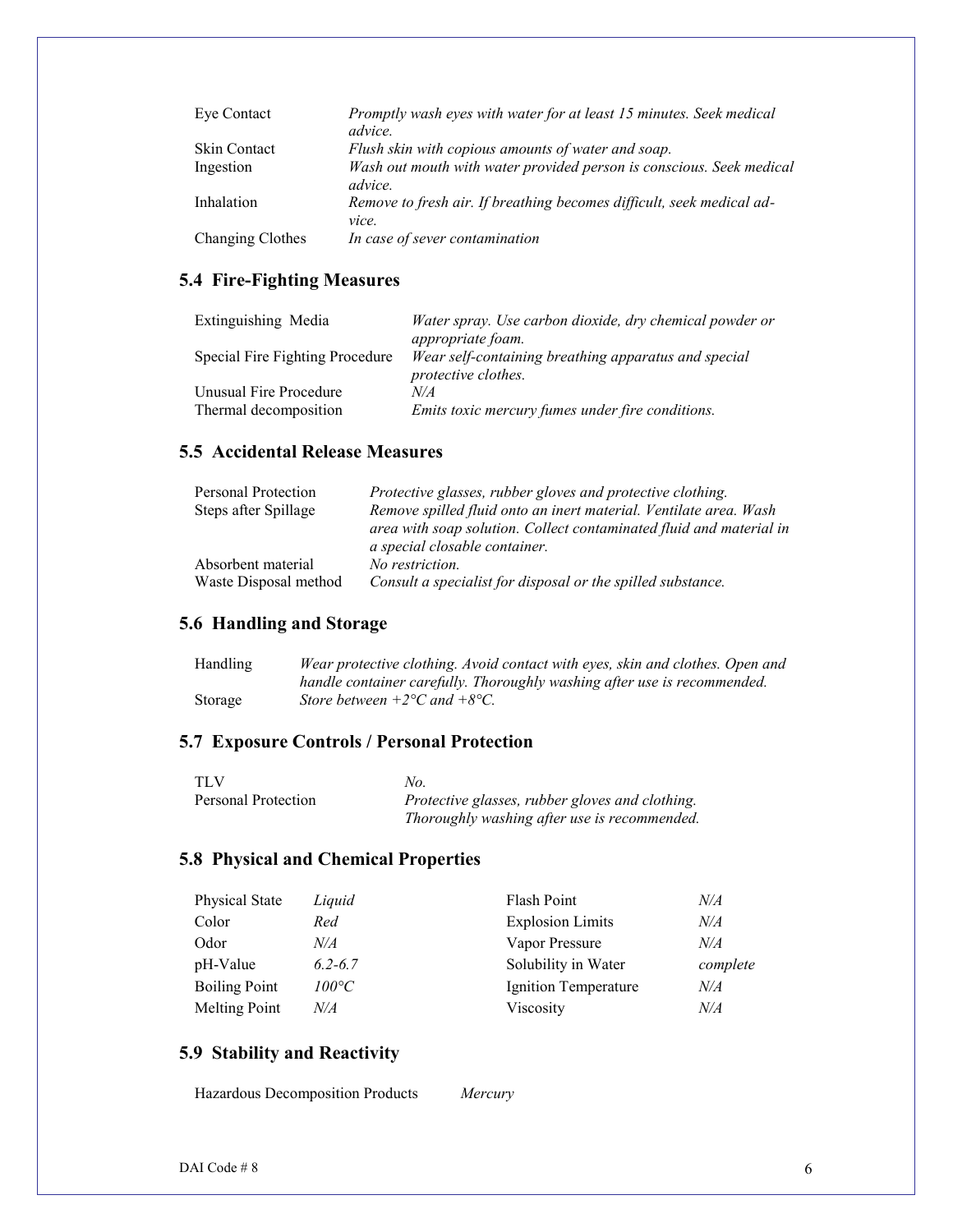Hazardous Polymerization *Will not occur*

#### **5.10 Toxicological Information**

| $LD_{50}$ Oral (rat) | $18 \, mg/kg$  | $LD_{50}$ Skin (rat)        | 75 $mg/kg$ |
|----------------------|----------------|-----------------------------|------------|
| $LD_{50}$ Oral (man) | $357 \, mg/mg$ | LD <sub>50</sub> Inhalation | Not known  |

#### **5.11 Ecological Information**

Water Hazard Class 1 (own specification)

#### **6. TMB (Substrate for HRP Conjugate) 6.1 Chemical Characterization / Information on Ingredients**

| Character      | Product contains 0.05% Tetramethyl Benzidine (TMB) |
|----------------|----------------------------------------------------|
| CAS-No.        | 54827-17-7                                         |
| Classification | Hazardous. Irritant                                |

## **6.2 Hazard Identification**

**Warnings:** *Toxic if swallowed. Irritant, handle with care.*

# **6.3 First Aid Measures**

| Eye Contact         | Promptly wash eyes with water for at least 15 minutes. Seek medical<br>advice.  |
|---------------------|---------------------------------------------------------------------------------|
| <b>Skin Contact</b> | Flush skin with copious amounts of water.                                       |
| Ingestion           | Wash out mouth with water provided person is conscious. Seek medical<br>advice. |
| Inhalation          | N/A                                                                             |
| Changing Clothes    | In case of severe contamination                                                 |

#### **6.4 Fire-Fighting Measures**

| Water spray, carbon dioxide, dry chemical powder or<br>appropriate foam |
|-------------------------------------------------------------------------|
|                                                                         |
| <i>Emits toxic fumes under fire conditions</i>                          |
| Dangerous decomposition is not anticipated                              |
|                                                                         |

#### **6.5 Accidental Release Measures**

| Personal Protection       | Protective glasses, gloves and clothing.                         |
|---------------------------|------------------------------------------------------------------|
| Steps after Spillage      | Remove spilled fluid onto an inert material. Wash area with soap |
|                           | solution                                                         |
| <b>Absorbent Material</b> | No restriction                                                   |
| Waste Disposal Method     | Consult a specialist for disposal of the spilled substance.      |

#### **6.6 Handling and Storage**

| Handling | Wear protective clothing. Open and handle container |
|----------|-----------------------------------------------------|
|----------|-----------------------------------------------------|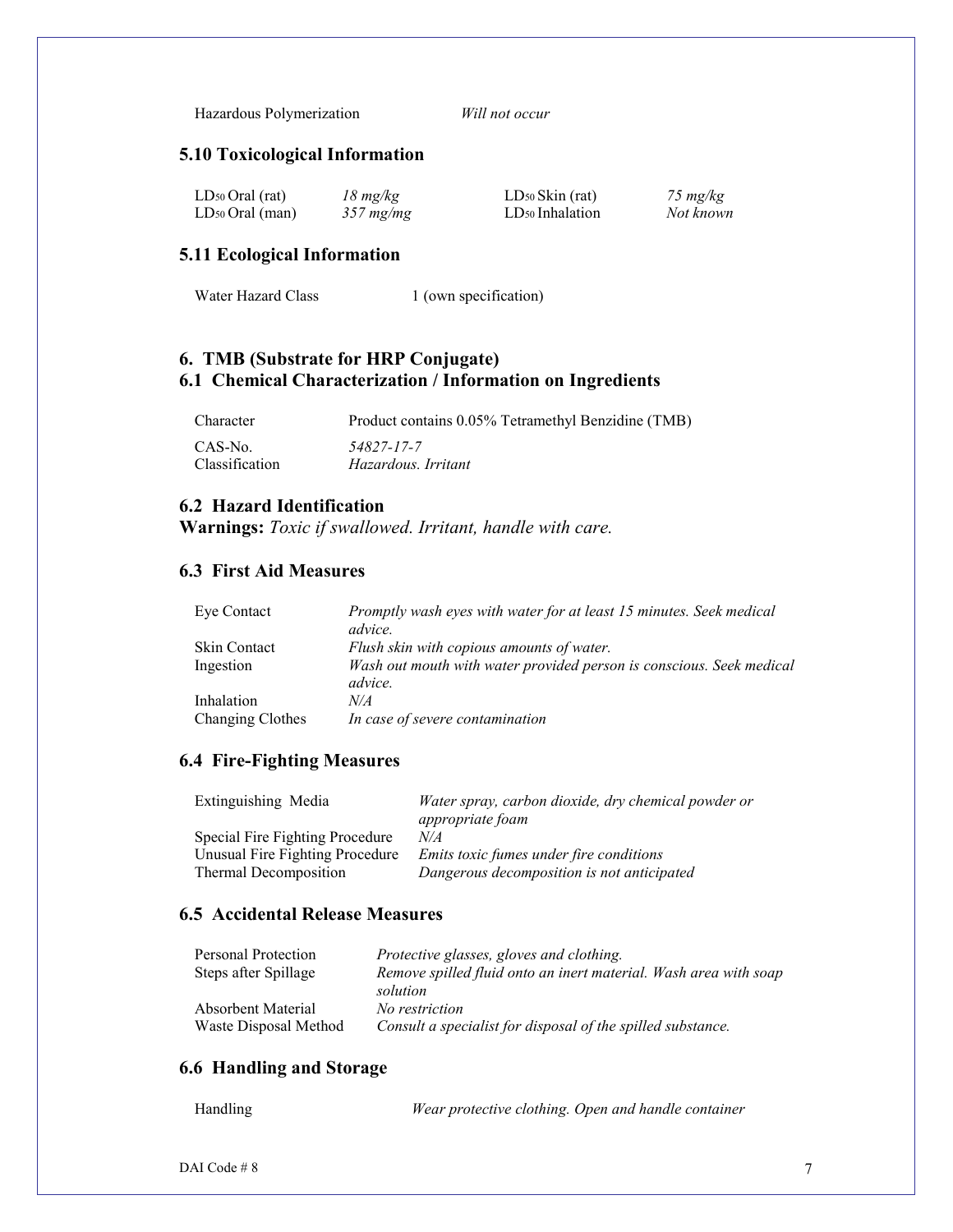|                          | carefully.                         |
|--------------------------|------------------------------------|
| Storage                  | Store between $+2$ °C and $+8$ °C. |
| <b>Other Precautions</b> | N/A                                |

### **6.7 Exposure Controls / Personal Protection**

| <b>TLV</b>          | No.                                      |
|---------------------|------------------------------------------|
| Personal Protection | Protective glasses, gloves and clothing. |

#### **6.8 Physical and Chemical Properties**

| Physical State      | Liquid          | <b>Flash Point</b>      | N/A |
|---------------------|-----------------|-------------------------|-----|
| Color               | Yellow          | Ignition Temperature    | N/A |
| Odor                | N/A             | <b>Explosion Limits</b> | N/A |
| pH-Value            | N/A             | Vapor Pressure          | N/A |
| Solubility in Water | Soluble         | Viscosity               | N/A |
| Boiling point       | $>100^{\circ}C$ |                         |     |

#### **6.9 Stability and Reactivity**

| <b>Hazardous Reactions</b>       | N/A                                                 |
|----------------------------------|-----------------------------------------------------|
| Hazardous Decomposition Products | Toxic fumes of carbon monoxide, carbon dioxide, and |
|                                  | nitrogen oxides                                     |

## **6.10 Toxicological Information**

| LD <sub>50</sub> Oral | Not known | $LD_{50}$ Skin              | Not known |
|-----------------------|-----------|-----------------------------|-----------|
| $LD_{50}$             | Not known | LD <sub>50</sub> Inhalation | Not known |

# **6.11 Ecological Information**

Water Hazard Class 1 (own specification)

# **7. Stop-Solution (0.5 M Sulfuric Acid) 7.1 Chemical Characterization / Information on Ingredients**

| Character           | Product contains 0.5 M Sulfuric Acid $(H_2SO_4)$ |
|---------------------|--------------------------------------------------|
| CAS-No of $H_2SO_4$ | 7664-93-9                                        |
| EINECS-No.          | 213-639-5                                        |
| Classification      | Very caustic, toxic, possible carcinogen         |

#### **7.2 Hazard Identification**

**Warnings:** *Very caustic, toxic, possible carcinogen after inhalation, irritant, handle with care.*

#### **7.3 First Aid Measures**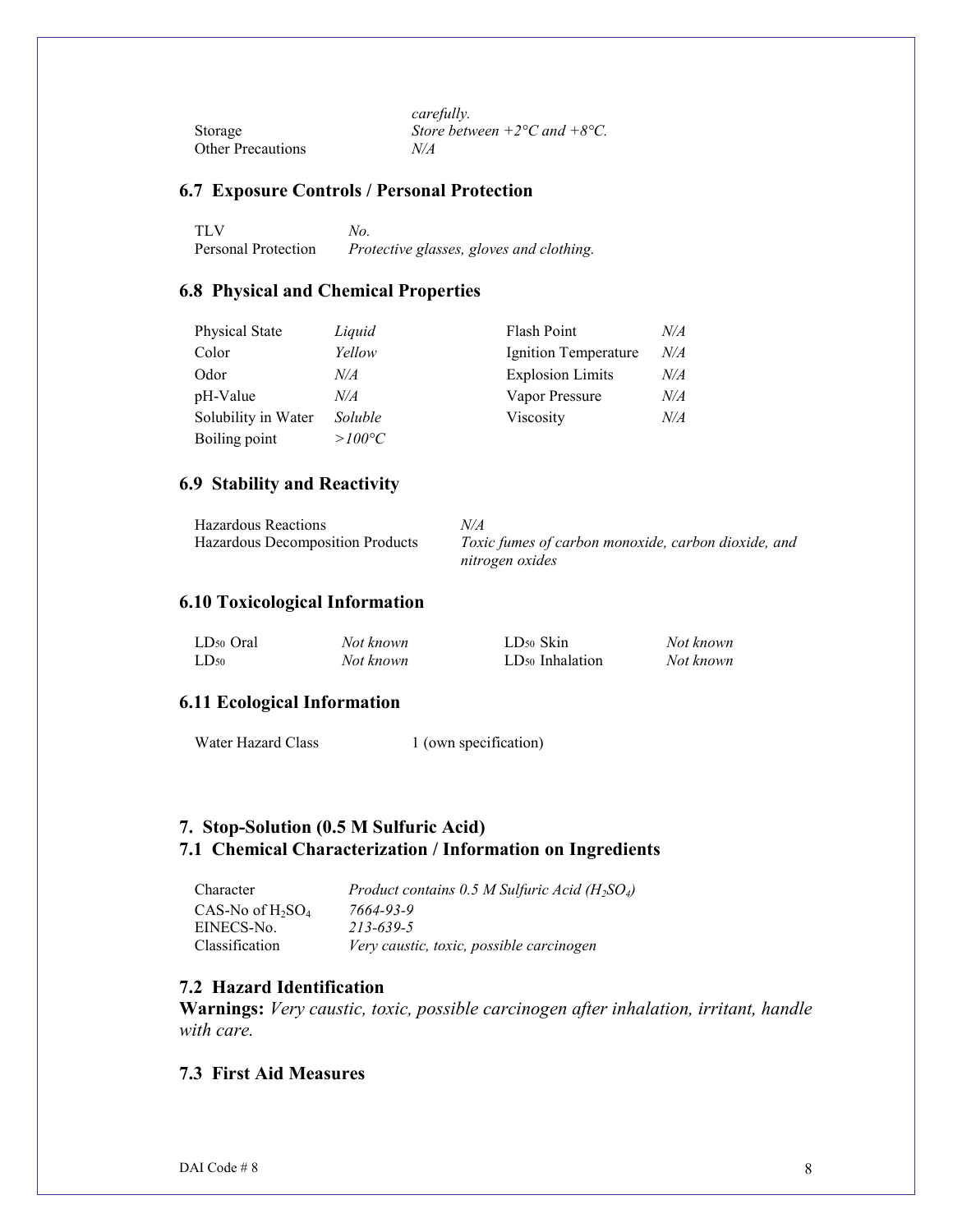| Eye Contact         | Promptly wash eyes with water for at least 15 minutes. Seek medical<br><i>advice.</i> |
|---------------------|---------------------------------------------------------------------------------------|
| <b>Skin Contact</b> | Flush skin with copious amounts of water and soap.                                    |
| Ingestion           | Wash out mouth with water provided person is conscious. Seek medical<br>advice.       |
| Inhalation          | Remove to fresh air. If breathing becomes difficult, seek medical ad-<br>vice.        |
| Changing Clothes    | In case of severe contamination.                                                      |

# **7.4 Fire-Fighting Measures**

| Extinguishing Media             | Do not use water. Use carbon dioxide, dry chemical powder                          |
|---------------------------------|------------------------------------------------------------------------------------|
|                                 | or appropriate foam.                                                               |
| Special Fire Fighting Procedure | Wear self-containing breathing apparatus and special<br><i>protective clothes.</i> |
| Unusual Fire Fighting Procedure | Emits toxic fumes under fire conditions.                                           |
| Thermal Decomposition           | N/A                                                                                |

### **7.5 Accidental Release Measures**

| Personal Protection                                | Protective glasses, gloves and clothing.                                                                                                                                  |
|----------------------------------------------------|---------------------------------------------------------------------------------------------------------------------------------------------------------------------------|
| Steps after Spillage                               | Remove spilled fluid onto an inert material. Ventilate area. Wash<br>area with soap solution. Collect contaminated fluid and material in<br>a special closable container. |
| <b>Absorbent Material</b><br>Waste Disposal Method | No restriction<br>Consult a specialist for disposal of the spilled substance.                                                                                             |

# **7.6 Handling and Storage**

| Handling                 | Wear protective clothing. Open and handle container |
|--------------------------|-----------------------------------------------------|
|                          | carefully                                           |
| Storage                  | Store between $+2$ °C and $+8$ °C.                  |
| <b>Other Precautions</b> | N/A                                                 |

#### **7.7 Exposure Controls / Personal Protection**

TLV *No*

Personal Protection *Protective glasses, rubber gloves and acid resistant clothing; breathing apparatus in severe cases: thoroughly washing after use is recommended.*

# **7.8 Physical and Chemical Properties**

| Physical State Liquid |             | Flash Point          | N/A             |
|-----------------------|-------------|----------------------|-----------------|
| Color                 | Colorless   | <b>Boiling Point</b> | $>100^{\circ}C$ |
| Odor                  | N/A         | Solubility in Water  | Soluble         |
| pH-Value              | $1.0 - 3.0$ | Vapor Pressure       | N/A             |

# **7.9 Stability and Reactivity**

| <b>Hazardous Reactions</b>       | Incompatibility with bases, halogenides and metals. |
|----------------------------------|-----------------------------------------------------|
| Hazardous Decomposition Products | Sulfur oxides.                                      |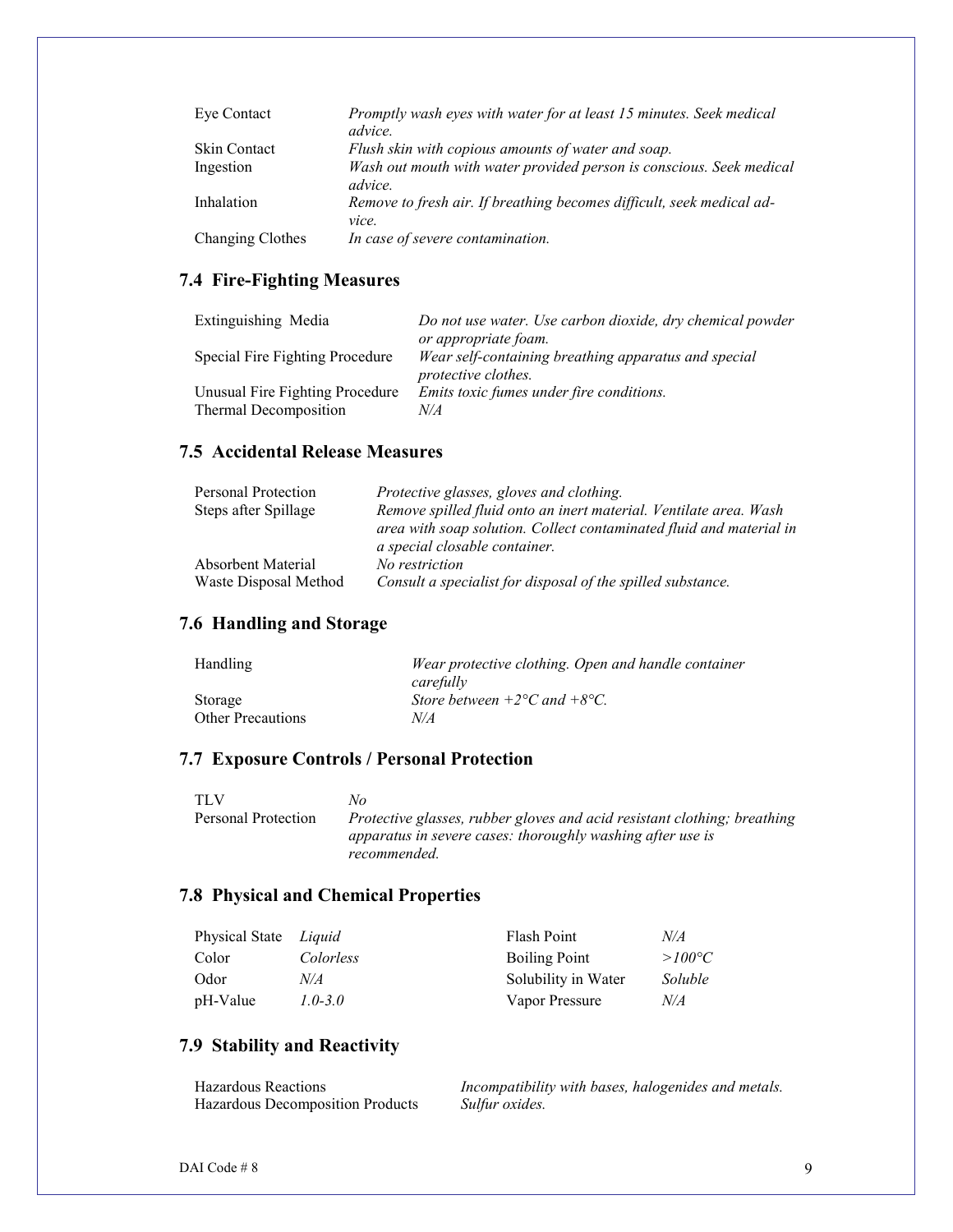#### **7.10 Ecological Information**

| LD50 Oral | $2140$ mg/kg        | LD50 Skin             | Not Known                  |
|-----------|---------------------|-----------------------|----------------------------|
| LD50      | $135 \text{ mg/kg}$ | LD50 Inhalation (rat) | 510 mg/m <sup>3</sup> (2h) |

#### **7.11 Toxicological Information**

|  | Water Hazard Class |  |
|--|--------------------|--|
|--|--------------------|--|

1 (own specification)

# **8. Reaction Solution 8.1 Chemical Characterization / Information on Ingredients**

| Character                        | Solution contains 1,4 Benzoquinone in Ethanol. |
|----------------------------------|------------------------------------------------|
| CAS-No. (Benzoquinone)           | $106 - 51 - 4$                                 |
| CAS-No. (Enthanol)               | $64 - 17 - 5$                                  |
| EINECS-No. (Benzoquinone)        | 203-405-2                                      |
| EINECS-No. (Ethanol)             | 200-578-6                                      |
| Annex I Index No. (Benzoquinone) | $606 - 013 - 010 - 3$                          |
| Annex I Index No. (Ethanol)      | 6003-002-00-5                                  |
| Classification                   | Toxic, irritant, highly flammable.             |

# **8.2 Hazards Identification**

**Warnings:** *Toxic by inhalation and if swallowed, irritating to eyes, respiratory system and skin, very toxic to aquatic organisms (Benzoquinone). Highly flammable, harmful by inhalation, in contact with skin and if swallowed, danger of serious irreversible effects through inhalation, in contact with skin and if swallowed (Ethanol).*

#### **8.3 First Aid Measures**

| Eye Contact      | Promptly wash eyes with water for at least 15 minutes. Assure adequate                                    |
|------------------|-----------------------------------------------------------------------------------------------------------|
|                  | flushing by separating the eyelids with fingers. Seek medical advice.                                     |
| Skin Contact     | Flush skin with copious amounts of water for at least 15 minutes.                                         |
| Ingestion        | Wash out mouth with water provided person is conscious. Seek medical<br><i>advice</i> .                   |
| Inhalation       | Remove to fresh air. If not breathing give artificial respiration. If<br>breathing difficult give oxygen. |
| Changing Clothes | In case of sever contamination remove clothing and shoes.                                                 |

#### **8.4 Fire-Fighting Measures**

| Extinguishing Media             | Water spray. Use carbon dioxide, dry chemical powder or    |
|---------------------------------|------------------------------------------------------------|
|                                 | appropriate foam.                                          |
| Special Fire Fighting Procedure | Wear self-contained breathing apparatus and special        |
|                                 | protective clothes to prevent contact with skin and eyes.  |
| <b>Explosion Data</b>           | Benzoquinone, like most materials in powder form, is       |
|                                 | capable or creating a dust explosion.                      |
| Special risks                   | Flammable liquid, emits toxic fumes under fire conditions, |
|                                 | vapour may travel considerable distance to source or       |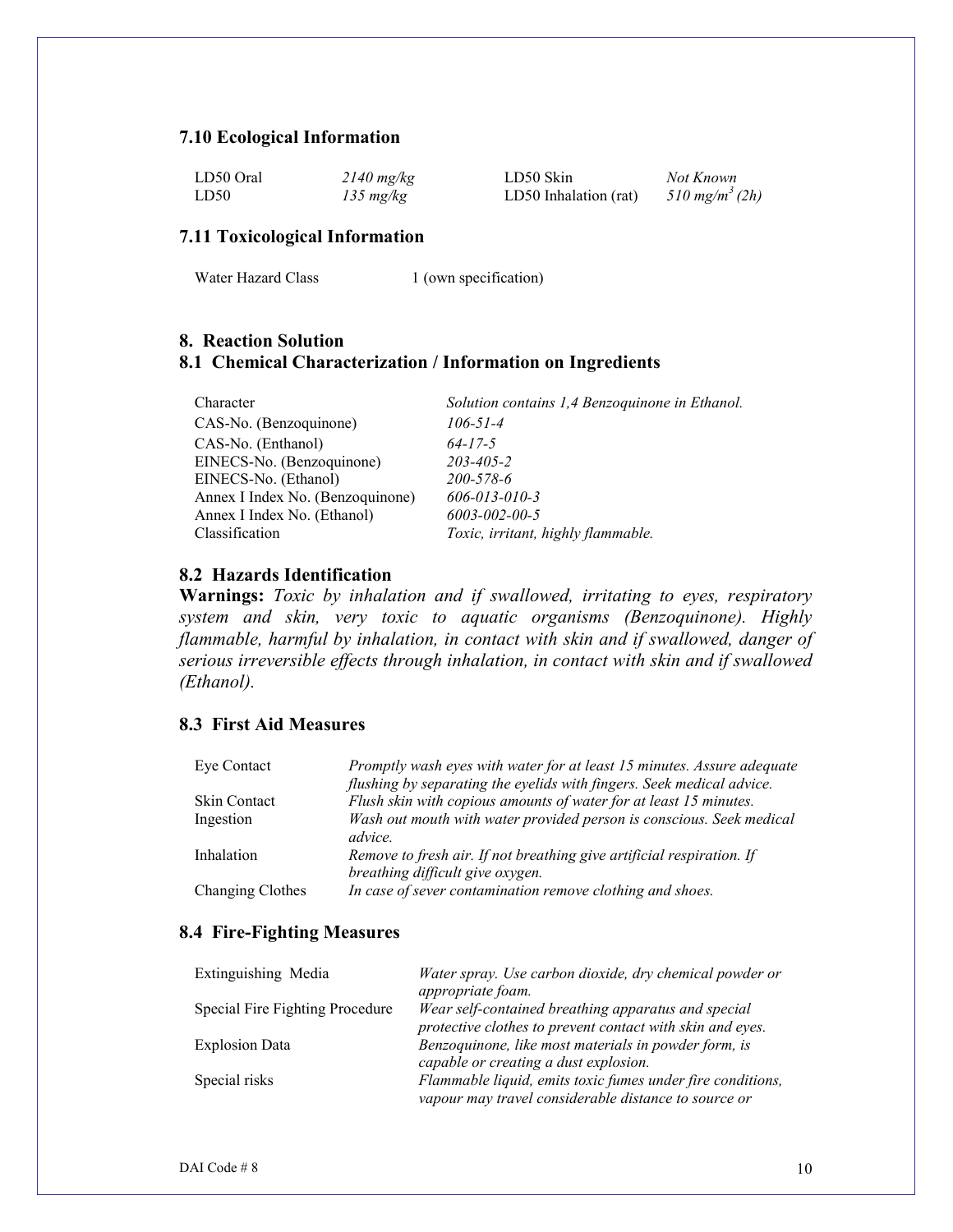*ignition and flash back. Container explosion may occur under fire conditions.*

## **8.5 Accidental Release Measures**

| Personal Precaution             | Evacuate area. Shut off all sources of ignition. Use non-sparking |
|---------------------------------|-------------------------------------------------------------------|
|                                 | tools. Wear self-contained breathing apparatus, rubber boots and  |
|                                 | heavy rubber gloves.                                              |
| Steps after Spillage            | Absorb on dry-lime, sand or soda ash. Place in covered containers |
|                                 | using non-sparking tools and transport outdoors. Ventilate area   |
|                                 | and wash spill site after material pickup is complete.            |
| <b>Environmental Precaution</b> | Do not allow material to enter drains or water courses. Avoid     |
|                                 | contaminating sewers and waterways with this material.            |

# **8.6 Handling and Storage**

| Handling             | Do not breathe vapour. Do not get in eyes, on skin, on        |
|----------------------|---------------------------------------------------------------|
|                      | clothing. Avoid prolonged or repeated exposure. Do not use if |
|                      | skin is cut or scratched. Wash thoroughly after handling.     |
| Storage              | Keep tightly closed. Keep away from heat, sparks and open     |
|                      | flame. Store between $+2$ °C and $+8$ °C.                     |
| Special requirements | May develop pressure. Open carefully.                         |

# **8.7 Exposure Controls /Personal Protection**

| <b>Engineering Controls</b> | Safety shower and eye bath. Use non-sparking tools. Mechanical<br>exhaust required.                                                                                                                                                                                                                                                                                                                                                                                                                                                                                                              |
|-----------------------------|--------------------------------------------------------------------------------------------------------------------------------------------------------------------------------------------------------------------------------------------------------------------------------------------------------------------------------------------------------------------------------------------------------------------------------------------------------------------------------------------------------------------------------------------------------------------------------------------------|
| <b>Hygiene Measures</b>     | Wash thoroughly after handling. Discard contaminated shoes. Wash<br>contaminated clothing before reuse.                                                                                                                                                                                                                                                                                                                                                                                                                                                                                          |
| <b>Exposure Limits</b>      | Benzoquinone: 0.4 mg/m3, 0.1 ppm (Germany).                                                                                                                                                                                                                                                                                                                                                                                                                                                                                                                                                      |
|                             | Ethanol: $260$ mg/m3, $200$ ppm (Germany).                                                                                                                                                                                                                                                                                                                                                                                                                                                                                                                                                       |
| Personal Protection         | Respiratory protection: Use respirators and components tested and<br>approved under appropriate government standards such as NIOSH<br>$(US)$ or CEN (EU). Where risk assessment shows air-purifying<br>respirators are appropriate use a full-face respirator with multi-<br>purpose combination (US) or type ABEK (EN 14387) respirator<br>cartridges as a backup to engineering controls. If the respirator is the<br>sole means of protection, use a full-face supplied air respirator.<br>Hand protection: Compatible chemical resistant gloves.<br>Eye protection: Chemical safety goggles. |

# **8.8 Physical and Chemical Properties**

The below listed properties relate to the solution of Benzoquinone in Ethanol.

| Physical State       | Liquid        | Flash Point             | N/A      |
|----------------------|---------------|-------------------------|----------|
| Color                | <i>Brown</i>  | Vapor Pressure          | N/A      |
| Odor                 | N/A           | Solubility in Water     | Complete |
| pH-Value             | $1.3 - 1.5$   | Viscosity               | N/A      |
| <b>Boiling Point</b> | $78^{\circ}C$ | Ignition Temperature    | N/A      |
| Melting Point        | $N\!/\!A$     | <b>Explosion Limits</b> | N/A      |

# **8.9 Stability and Reactivity**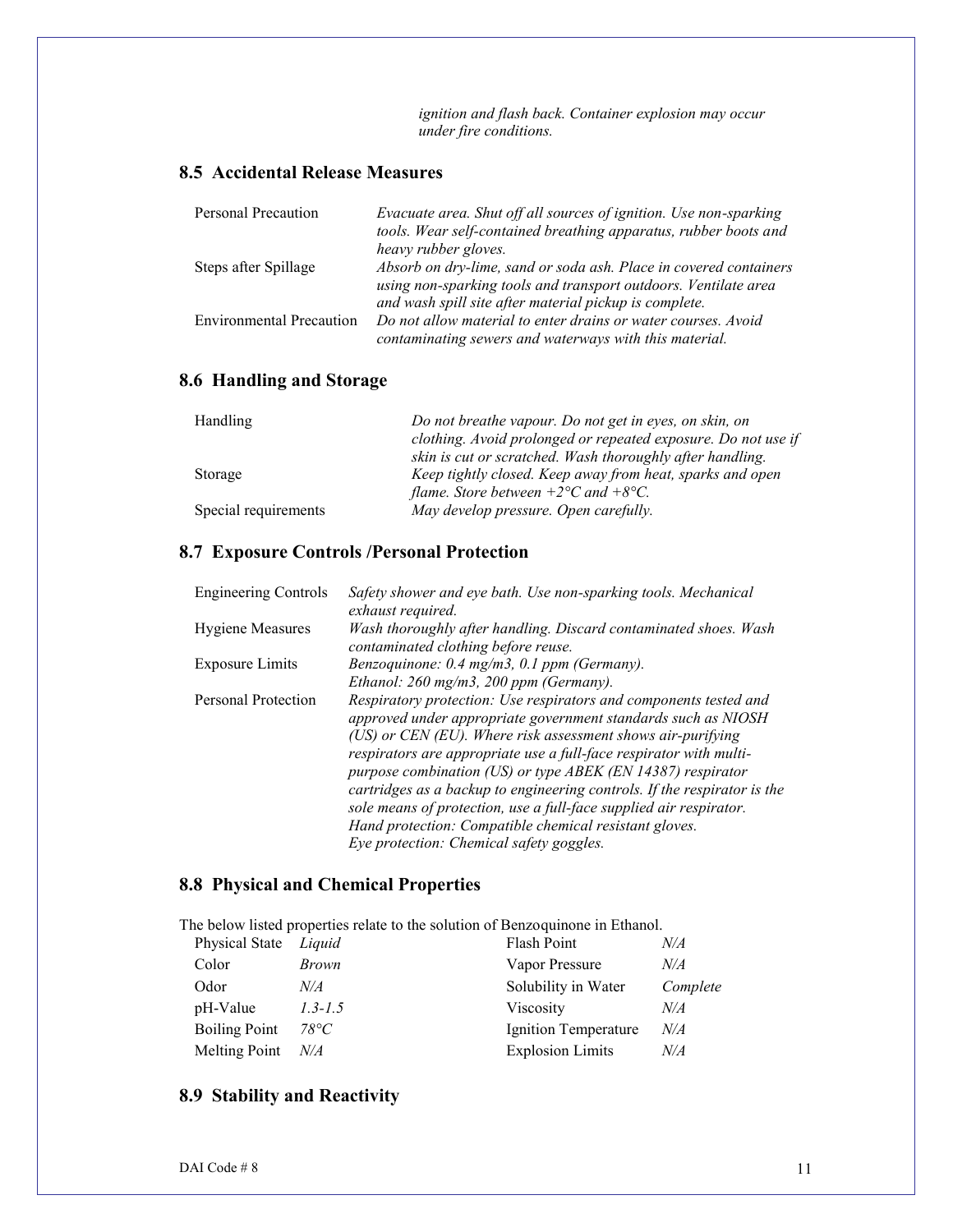| Stability<br>Materials to avoid  | Stable.<br>Strong oxidizing agents, acids, acid chlorides, acid<br>anhydrides, alkali metals, reducing agents, ammonia,<br>peroxides, halogens, aluminium. |
|----------------------------------|------------------------------------------------------------------------------------------------------------------------------------------------------------|
| Hazardous Decomposition Products | Carbon monoxide, Carbon dioxide.                                                                                                                           |
| Hazardous Polymerisation         | Will not occur                                                                                                                                             |

#### **8.10 Toxicological Information**

| Symptoms of exposure      | Benzoquinone: Damage to the eyes, burning sensation,<br>coughing, wheezing, laryngitis, shortness of breath, headache,<br>nausea and vomiting.                                                 |
|---------------------------|------------------------------------------------------------------------------------------------------------------------------------------------------------------------------------------------|
|                           | Ethanol: To the best of our knowledge, the chemical, physical<br>and toxicological properties have not thoroughly investigated.<br>Weakness, dizziness, gastrointestinal disturbances, nausea, |
|                           | headache, vomiting.                                                                                                                                                                            |
| Route of Exposure         | Skin contact: May cause skin irritation.                                                                                                                                                       |
|                           | Skin absorption: May be harmful if absorbed through the skin.                                                                                                                                  |
|                           | Eye contact: May cause eye irritations.                                                                                                                                                        |
|                           | Inhalation: Material may be irritating to mucous membranes<br>and upper respiratory tract.                                                                                                     |
|                           | Ingestion: May be harmful if swallowed.                                                                                                                                                        |
| Chronic exposure          | This product is or contains a component that is not classifiable<br>as to its carcinogenicity based on IARC, ACGIH, NTP or EPA                                                                 |
|                           | classification.                                                                                                                                                                                |
| Acute Toxicity (Benzoqui) | LD50 (oral, rat): $100 \text{ mg/kg}$                                                                                                                                                          |
|                           | LD50 (intraperitoneal, rat): $30 \text{ mg/kg}$                                                                                                                                                |
|                           | LD50 (intravenous, rat): $30 \text{ mg/kg}$                                                                                                                                                    |

# **8.11 Ecological Information**

| Water Hazard Class | 1 (own specification) |
|--------------------|-----------------------|
|--------------------|-----------------------|

# **9. Neutralizing Solution**

# **9.1 Chemical Characterization / Information on Ingredients**

| <b>Character</b>      | Product contains 1 M Trizma base. |
|-----------------------|-----------------------------------|
| CAS-No                | 77-86-1                           |
| EINECS-No.            | 201-064-4                         |
| <b>Classification</b> | <i>Irritant</i> $(R36/38)$        |

#### **9.2 Hazards Identification**

**Warnings**: *The health risk is low. Irritant, handle with care.*

### **9.3 First Aid Measures**

| Eye Contact         | Promptly wash eyes with water or physiological salt water for at least |
|---------------------|------------------------------------------------------------------------|
|                     | 15 minutes. Remember to remove contact lenses. Seek medical ad-vice.   |
| <b>Skin Contact</b> | Remove contaminated clothing and flush skin with copious amounts of    |
|                     | water and mild soap.                                                   |
| Ingestion           | Wash out mouth with water provided person is conscious and drink       |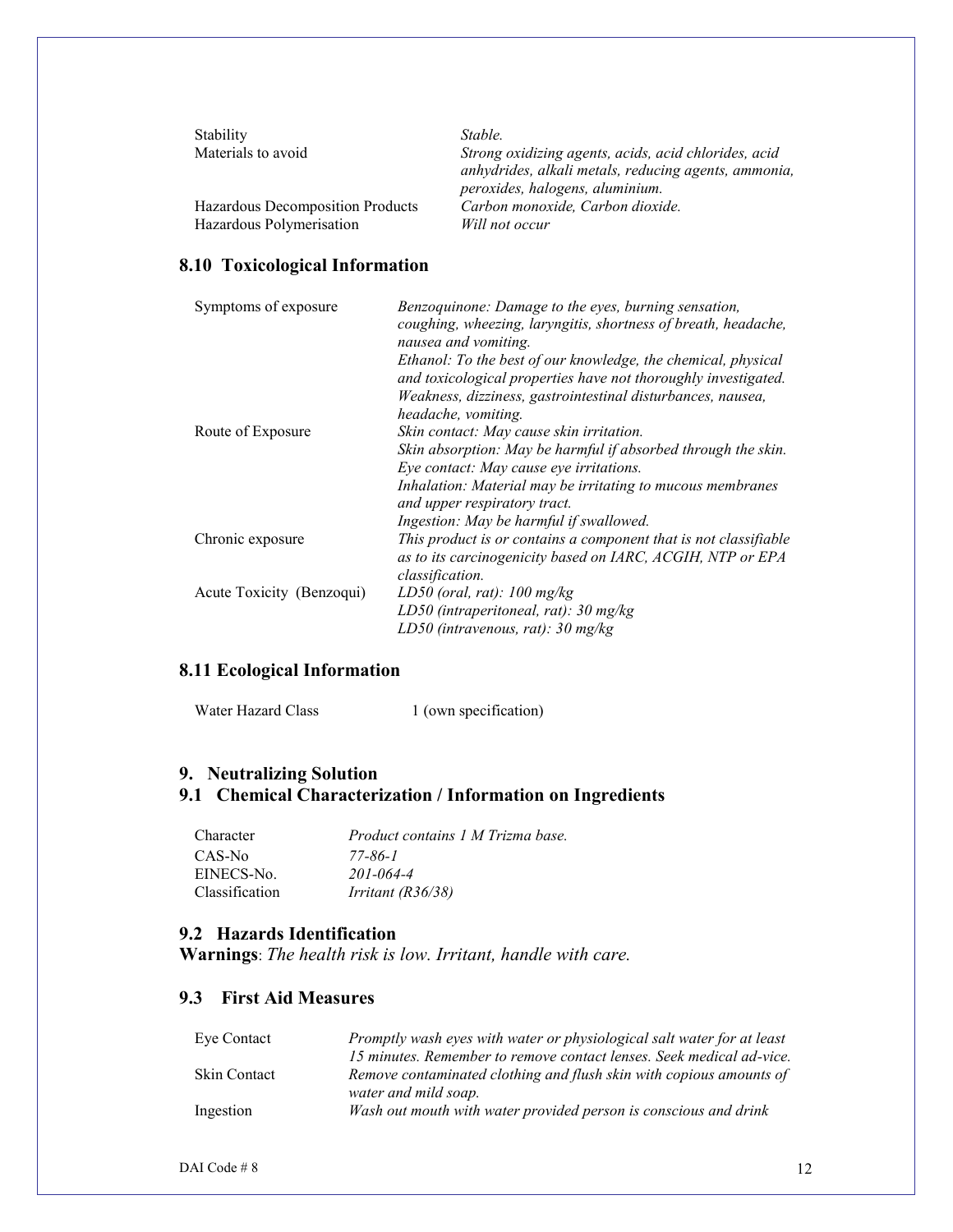*plenty of water. Seek medical advice.* Inhalation *Go to fresh air. Keep at rest. If person feels queasy/discomfort: seek medical advice.* Changing Clothes *In case of sever contamination*  Show this Safety Data Sheet to a physician or emergency ward

#### **9.4 Fire-Fighting Measures**

| Extinguishing Media             | Not relevant. |
|---------------------------------|---------------|
| Special Fire Fighting Procedure | Not relevant. |
| Unusual Fire Fighting Procedure | Not relevant. |
| Thermal Decomposition           | Not relevant. |

#### **9.5 Accidental Release Measures**

| Personal Precaution   | Provide for sufficient ventilation/respiratory protection. See<br>protective equipment listed in section 9.7.                                                   |
|-----------------------|-----------------------------------------------------------------------------------------------------------------------------------------------------------------|
| Steps after Spillage  | Absorb spilled liquid with a cloth, inert material or liquid<br>absorbent material. Read the directions from the producer. Flush<br><i>the area with water.</i> |
| Waste Disposal Method | Do not empty in drains. See section 9.11. If the product<br>contaminates sewages, inform appropriate authorities in<br>accordance with the local regulations.   |

#### **9.6 Handling and Storage**

| Handling                 | See Section 9.7                    |
|--------------------------|------------------------------------|
| Storage                  | Store between $+2$ °C and $+8$ °C. |
| <b>Other Precautions</b> | N/A                                |

#### **9.7 Exposure Controls /Personal Protection**

Personal Protection *Protective glasses, gloves or nitrile rubber when there is a risk of direct contact or splash and clothing.*

#### **9.8 Physical and Chemical Properties**

| <b>Physical State</b>   | Liquid                     | <b>Flash Point</b>   | N/A     |
|-------------------------|----------------------------|----------------------|---------|
| Color                   | Colorless to slight yellow | Vapor Pressure       | N/A     |
| Odor                    | N/A                        | Solubility in Water  | soluble |
| pH-Value                | N/A                        | Viscosity            | N/A     |
| <b>Boiling Point</b>    | N/A                        | Ignition Temperature | N/A     |
| <b>Explosion Limits</b> | N/A                        |                      |         |

#### **9.9 Stability and Reactivity**

| Stability                        | Stable. Non-combustible |
|----------------------------------|-------------------------|
| Conditions to avoid              | None                    |
| Materials to avoid               | None                    |
| Hazardous Decomposition Products | None                    |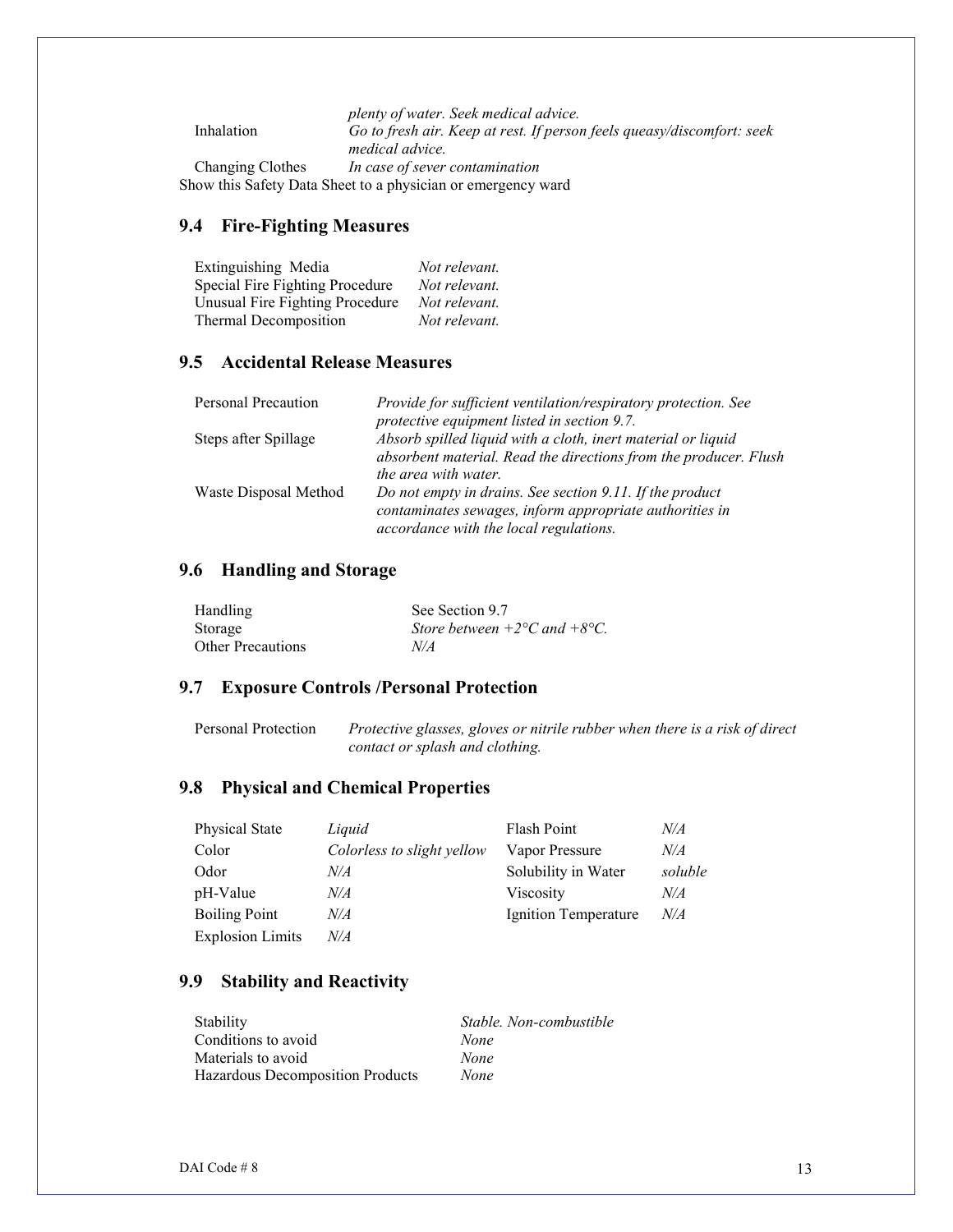# **9.10 Toxicological Information**

| Routes of exposure<br>Inhalation | May be absorbed through skin, by inhalation and ingestion.<br>Inhalation of atomized liquid my cause irritation of the upper |
|----------------------------------|------------------------------------------------------------------------------------------------------------------------------|
|                                  | respiratory tract.                                                                                                           |
| Skin                             | Contact with the skin may cause irritation and redness.                                                                      |
| Eyes                             | Contact with the eyes may cause irritation and redness.                                                                      |
| Ingestion                        | Ingestion of large amounts can cause irritation with nausea and<br>stomach ache.                                             |
| Long term toxicity               | None                                                                                                                         |

#### **9.11 Ecological Information**

| Ecotoxicity               | None.                                                                                          |
|---------------------------|------------------------------------------------------------------------------------------------|
| Mobility                  | Tris base is water soluble and is therefore spread quickly in the<br>aquatic environment.      |
| Persistence/degradability | According to computer calculation Trizma base is expected to<br>be easily biodegradable.       |
| Bioaccumulative potential | Trizma base: $LogK_{ow} < 1 - no$ significant bioaccumalative effect<br>(computer calculation) |
| Other adverse effects     | None                                                                                           |

#### **10. Disposal Considerations**

*Observe all Federal, State and Local laws concerning Health and Pollution.*

# **11. Transport Information**

*N/A*

# **12. Regulatory Information**

*N/A*

#### **13. Other Information**

*The information herein is believed to be correct as of the given data but is provided without warranty of any kind. The recipient of our products is responsible for observing any laws and guidelines applicable.*